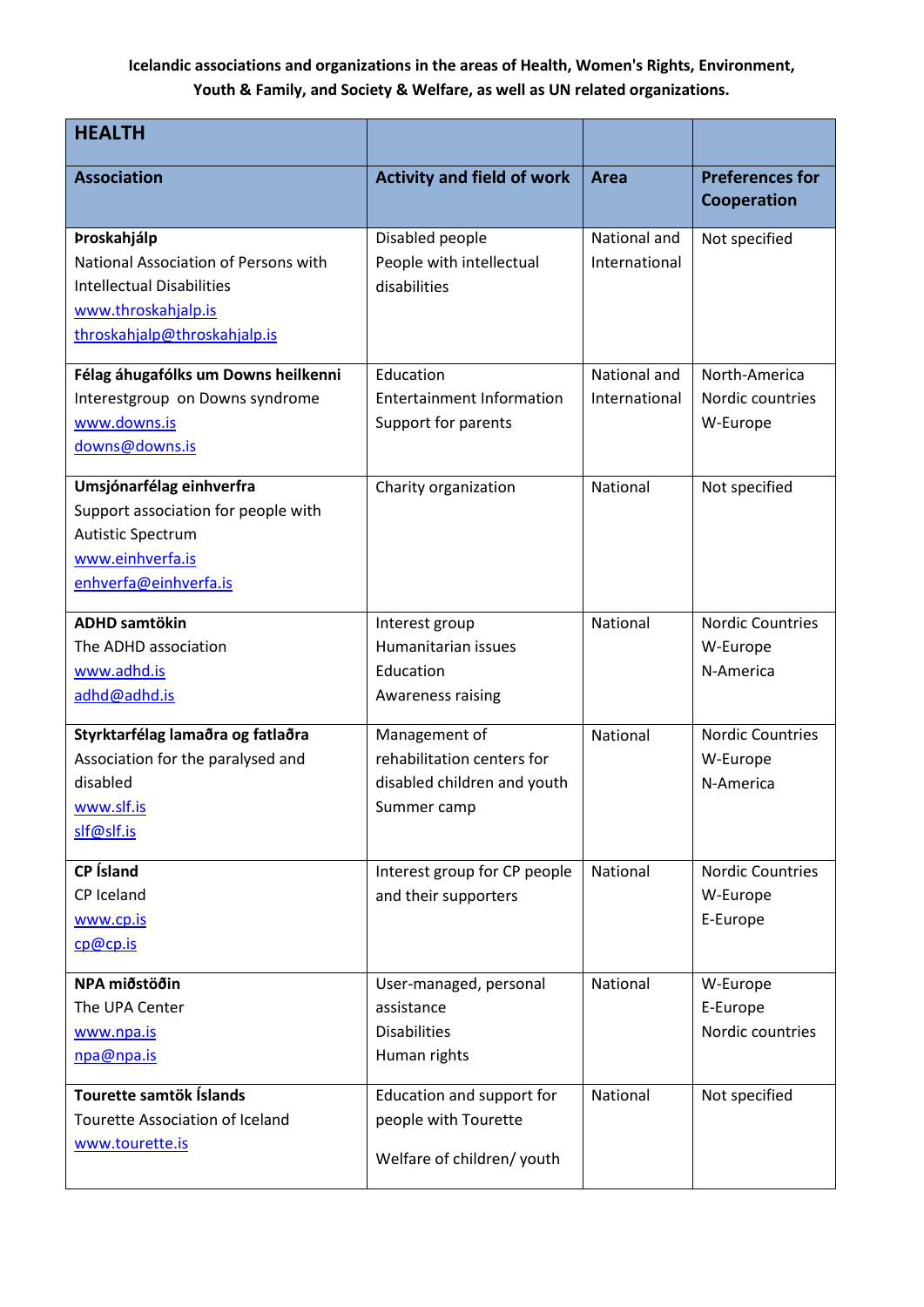| tourette@tourette.is                                                                                                |                                                                                                                  |                           |                                           |
|---------------------------------------------------------------------------------------------------------------------|------------------------------------------------------------------------------------------------------------------|---------------------------|-------------------------------------------|
| Einstök börn<br>Unique children<br>www.einstokborn.is<br>einstokborn@einstokborn.is                                 | Support association for<br>children with long term<br>illnesses and their families                               | National                  | E-Europe<br>W-Europe<br>N-America         |
| Astma- og ofnæmisfélagið<br>The Asthma and Allergy Association<br>www.ao.is<br>ao@ao.is                             | Education<br>Prevention<br>Publication                                                                           | National                  | Not specified                             |
| MND félagið á Íslandi<br>The Icelandic MND Association<br>www.mnd.is<br>mnd@mnd.is                                  | Charity<br>Education<br>Help and support                                                                         | National<br>International | Not specified                             |
| <b>LAUF</b><br>Association for epileptic people<br>www.lauf.is<br>lauf@vortex.is                                    | Interest group                                                                                                   | National<br>International | Nordic countries<br>and more              |
| Samtök lungnasjúklinga<br><b>National Association of Lung Patients</b><br>www.lunga.is<br>lungu@sibs.is             | Lung diseases                                                                                                    | National                  | Nordic countries                          |
| <b>Heilaheill</b><br>www.heilaheill.is<br>heilaheill@heilaheill.is                                                  | Association for people that<br>have experienced<br>cerebrovascular accident<br>(stroke)                          | National                  | Not specified                             |
| <b>HIV</b> Ísland<br><b>HIV Iceland</b><br>www.hiv-island.is<br>hiv-island@hiv-island.is                            | Prevention<br>Human rights<br>Welfare                                                                            | National<br>International | Not specified                             |
| Umhyggja<br>Support Association for children with<br>long-time illnesses<br>www.umhyggja.is<br>umhyggja@umhyggja.is | Support association for<br>children with long-term<br>illnesses and their families                               | National<br>International | Nordic countries<br>W-Europe<br>N-America |
| Hringsjá<br>www.hringsja.is<br>helga@hringsja.is                                                                    | Educational training and<br>work rehabilitation for<br>people that are coming back<br>to the labour market after | National                  | Not specified                             |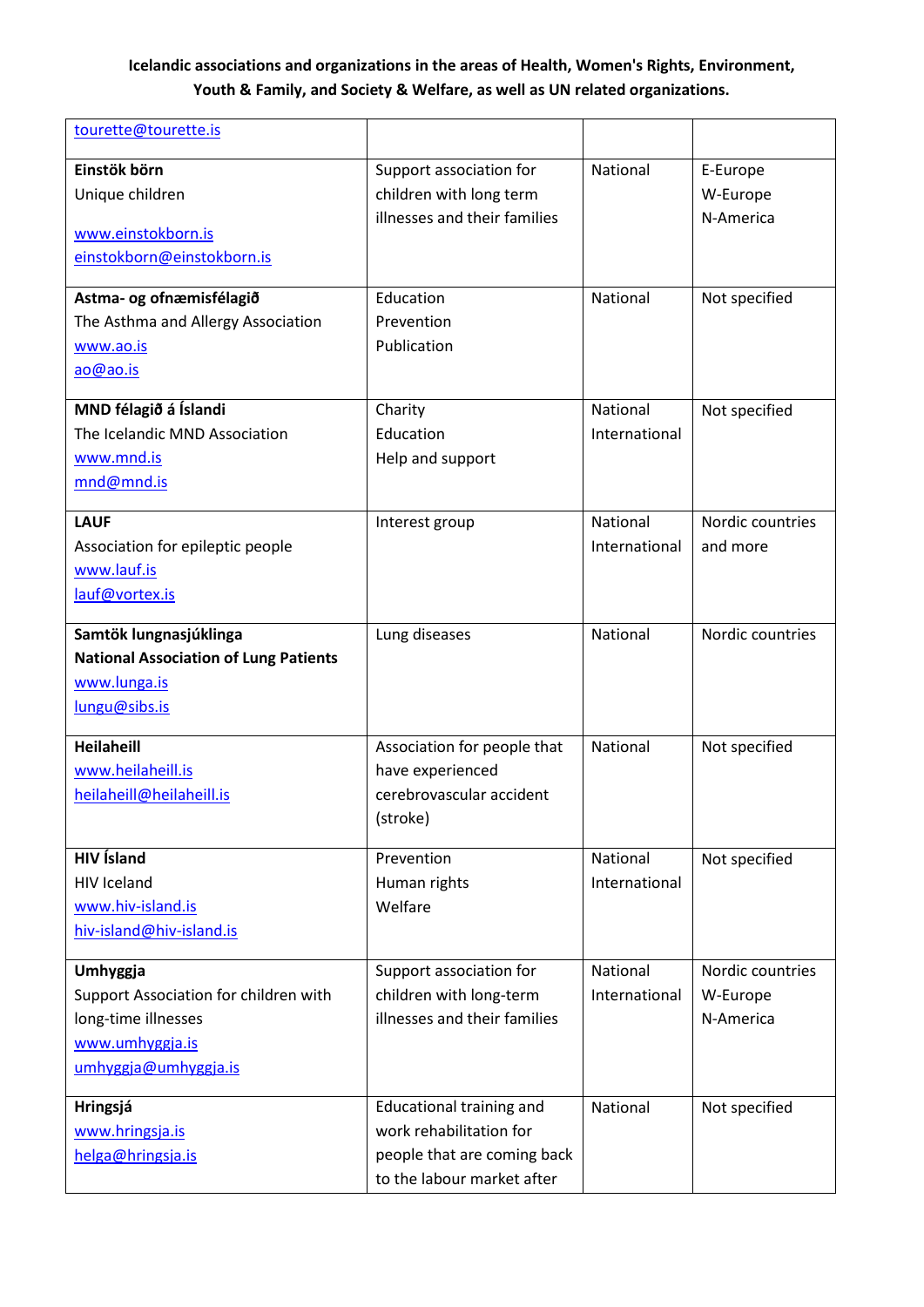|                                         | illnesses, accidents or other     |               |                        |
|-----------------------------------------|-----------------------------------|---------------|------------------------|
|                                         | shock experience                  |               |                        |
|                                         |                                   |               |                        |
| Klúbburinn Geysir                       | Educational and work based        | National      | Not specified          |
| The Geysir Clubhouse                    | rehabilitation for people         |               |                        |
| www.kgeysir.is                          | with mental disorders             |               |                        |
| kgeysir@kgeysir.is                      |                                   |               |                        |
|                                         |                                   |               |                        |
| Geðhjálp                                | <b>Mental Health</b>              | National      | Not specified          |
| The Icelandic Mental Health Alliance    | Rights of people with             |               |                        |
| www.gedhjalp.is                         | mental disorders                  |               |                        |
| gedhjalp@gedhjalp.is                    | Quality of mental health          |               |                        |
|                                         | services                          |               |                        |
|                                         | Management and                    |               |                        |
|                                         | development of patient            |               |                        |
|                                         | associations                      |               |                        |
|                                         |                                   |               |                        |
| <b>Hugarafl</b>                         | <b>Mental disabilities</b>        | National      | Nordic countries       |
| www.hugarafl.is                         | User consultation                 | International | and more               |
|                                         | Empowerment                       |               |                        |
|                                         | The recovery model                |               |                        |
|                                         |                                   |               |                        |
|                                         |                                   |               |                        |
|                                         |                                   |               |                        |
| <b>WOMEN'S ASSOCIATION</b>              |                                   |               |                        |
|                                         |                                   |               |                        |
| <b>Association</b>                      | <b>Activity and field of work</b> | <b>Area</b>   | <b>Preferences for</b> |
|                                         |                                   |               | Cooperation            |
| UN Women - Íslensk landsnefnd           | Gender Equality /                 | National      | Not Specified          |
| UN Women - Icelandic National           | <b>Empowerment of women</b>       | International |                        |
| Committee: Youth section                | Youth                             |               |                        |
| www.unwomen.is                          |                                   |               |                        |
| unwomen@unwomen.is                      |                                   |               |                        |
|                                         |                                   |               |                        |
| Stígamót                                | Rehabilitation for victims of     | National      | Not specified          |
| www.stigamot.is                         | sexual violence                   | International |                        |
| stigamot@stigamot.is                    | Feminist social work              |               |                        |
| Kvennréttindafélag Íslands              | Equality                          | National      | E-Europe               |
| IWRA - The Icelandic Women's Rights     | Women's rights                    | International | W-Europe               |
| Association                             |                                   |               | Nordic countries       |
| www.krfi.is                             |                                   |               |                        |
|                                         |                                   |               |                        |
| kvenrettindafelag@kvennrettindafelag.is |                                   |               |                        |
| W.O.M.E.N in Iceland - Women Of         | To combine, deal with and         | National      | E-Europe               |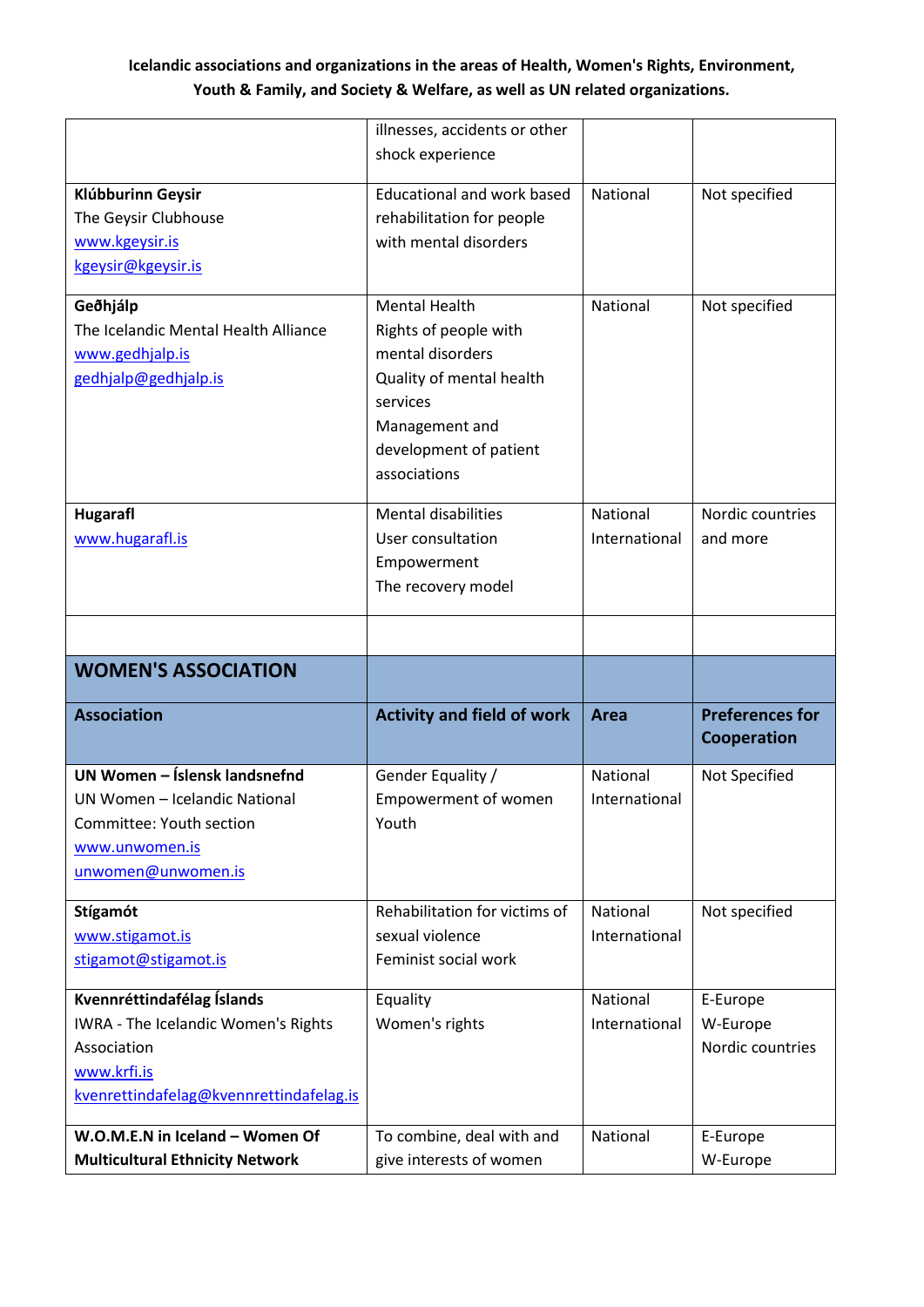| www.womeniniceland.is                         | who have settled in Iceland           |               | Nordic countries                      |
|-----------------------------------------------|---------------------------------------|---------------|---------------------------------------|
| womeniniceland@womeniniceland.is              | a voice.                              |               |                                       |
|                                               |                                       |               |                                       |
|                                               | Training                              |               |                                       |
|                                               | Empowerment                           |               |                                       |
|                                               | Training the trainers                 |               |                                       |
| Samtök um kvennaathvarf                       | Safe shelter for women and            | National      | E-Europe                              |
| Women's Shelter                               | children that can't stay in           | International | W-Europe                              |
| www.kvennaathvarf.is                          | their homes because of                |               | Nordic countries                      |
| kvennaathvarf@kvennaathvarf.is                | domestic violence.                    |               |                                       |
|                                               | Counselling                           |               |                                       |
|                                               | Support                               |               |                                       |
|                                               |                                       |               |                                       |
| Kvenfélagasamband Íslands                     | Education                             | National      | Not specified                         |
| Union of Women's associations in              | Humanitarian causes                   |               |                                       |
| Iceland                                       | Heath                                 |               |                                       |
| www.kvenfelag.is                              | Equality                              |               |                                       |
| kvenfelag@kvenfelag.is                        | Women cooperation                     |               |                                       |
|                                               |                                       |               |                                       |
|                                               |                                       |               |                                       |
|                                               |                                       |               |                                       |
| <b>ENVIRONMENT</b>                            |                                       |               |                                       |
|                                               |                                       |               |                                       |
| <b>Association</b>                            | <b>Activity and field of work</b>     | <b>Area</b>   | <b>Preferences for</b><br>Cooperation |
|                                               |                                       |               |                                       |
| Framtíðarlandið                               | Environmental protection              | National      | Not specified                         |
| www.framtidarlandid.is                        | Democracy                             |               |                                       |
| framtidarlandid@framtidarlandid.is            | Human rights                          |               |                                       |
| Hið íslenska náttúrufélag                     | <b>Environmental issues</b>           | National      | W-Europe                              |
| The Icelandic Nature Association              | <b>Biology</b>                        |               | E-Europe                              |
| www.hin.is                                    |                                       |               | Nordic countries                      |
| hin@hin.is                                    |                                       |               |                                       |
|                                               |                                       | National      |                                       |
| Skógræktarfélag Islands                       | Forestry<br>Reforestation             |               | Nordic countries                      |
| The Icelandic Forestry Association            |                                       |               | W-Europe<br>N-America                 |
| www.skog.is<br>skog@skog.is                   | Environmental protection<br>Education |               |                                       |
|                                               |                                       |               |                                       |
| Fuglaverndunarfélag Íslands                   | <b>Bird protection</b>                | National      | Nordic countries                      |
| <b>Birdlife Iceland</b>                       | Environmental protection              | International | W-Europe                              |
| www.fuglavernd.is<br>fuglavernd@fuglavernd.is | Protection of the sea and<br>seabirds |               | E-Europe<br>N-America                 |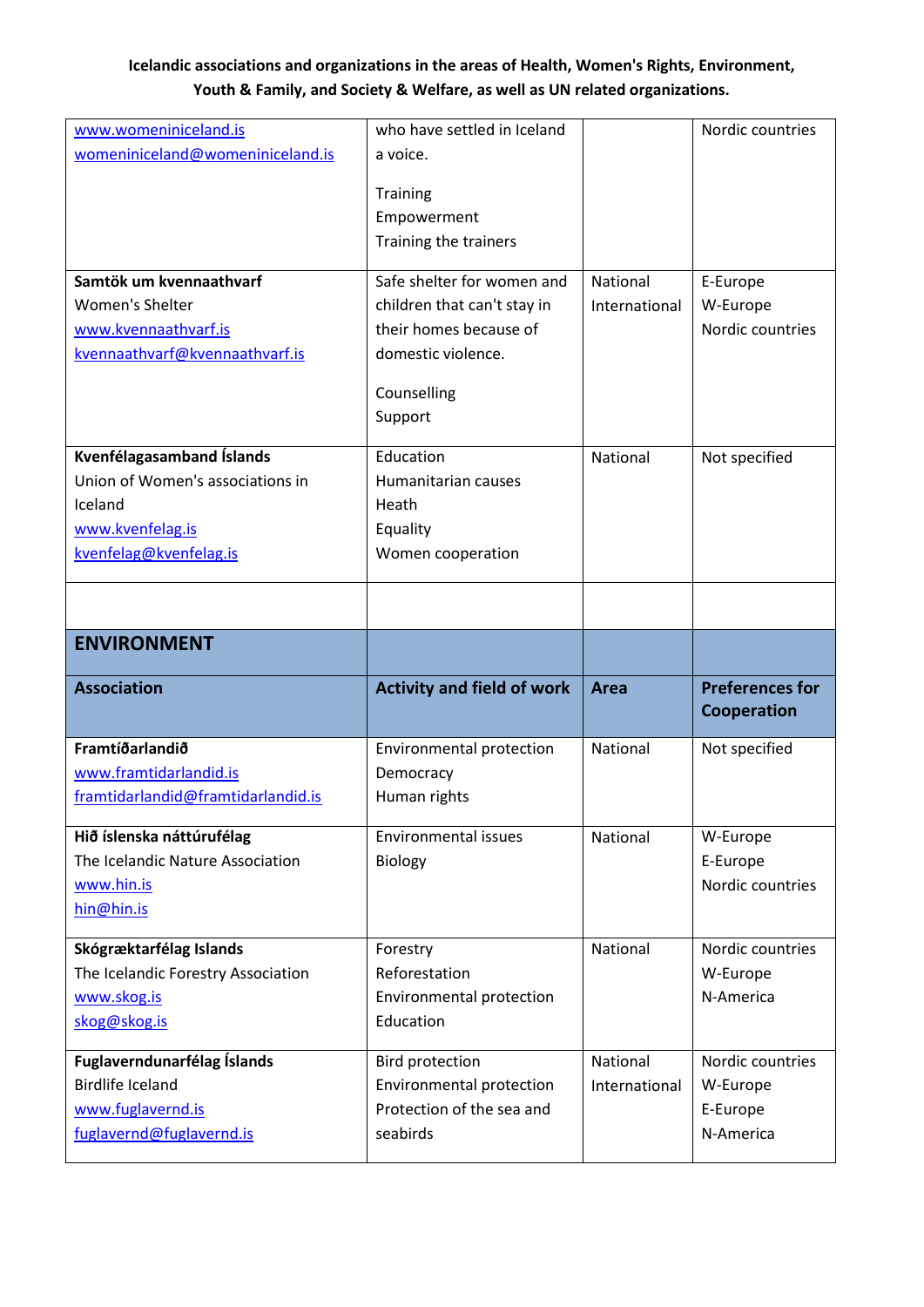| Náttúruverndarsamtök Íslands           | <b>Nature Conservation</b>         | National      | EU                                    |
|----------------------------------------|------------------------------------|---------------|---------------------------------------|
| <b>Icelandic Nature Conservation</b>   | <b>Biological diversity</b>        | International |                                       |
| Association                            | Climate issues                     |               |                                       |
| www.natturuvernd.is                    |                                    |               |                                       |
| natturuvernd@natturuvernd.is           |                                    |               |                                       |
| Gróður fyrir fólk í landnámi Ingólfs   | Excavation                         | National      | Not specified                         |
| (GFF)                                  |                                    |               |                                       |
| www.gff.is                             |                                    |               |                                       |
| gff@gff.is                             |                                    |               |                                       |
|                                        |                                    |               |                                       |
| Sólheimar SES                          | Personal empowerment               | National      | Not specified                         |
| Sustainable community                  | <b>Environmental issues</b>        | International |                                       |
| www.solheimar.is                       |                                    |               |                                       |
| solheimar@solheimar.is                 |                                    |               |                                       |
|                                        |                                    |               |                                       |
| <b>LGBTQIA</b>                         |                                    |               |                                       |
|                                        |                                    |               |                                       |
| <b>Association</b>                     | <b>Activity and field of work</b>  | <b>Area</b>   | <b>Preferences for</b>                |
|                                        |                                    |               | Cooperation                           |
| Samtökin 78                            | Rights of LGBTQ people             | National      | Not specified                         |
| The National Queer Organization        | Education and service for          | International |                                       |
|                                        |                                    |               |                                       |
| www.samtokin78.is                      | stakeholders                       |               |                                       |
| office@samtokin78.is                   |                                    |               |                                       |
|                                        |                                    |               |                                       |
|                                        |                                    |               |                                       |
| YOUTH AND FAMILY                       |                                    |               |                                       |
|                                        |                                    |               |                                       |
| <b>Association</b>                     | <b>Activity and field of work</b>  | <b>Area</b>   | <b>Preferences for</b><br>Cooperation |
|                                        |                                    |               |                                       |
| Æskan                                  | Association for children age       | National      | W-Europe                              |
| Children's Movement of IOGT in Iceland | $6 - 14$ . Leisure activities in a | International | E-Europe                              |
|                                        | drug free environment              |               | Nordic countries                      |
| Vímulaus æska - Foreldrahús            | Prevention work,                   | National      | W-Europe                              |
| Drug-free Youth - Parents house        | counselling and                    |               | E-Europe                              |
|                                        | rehabilitation for young           |               | Nordic countries                      |
|                                        | drug users and their families      |               | N-America                             |
| www.vimulaus.is                        |                                    |               |                                       |
| vimulaus@vimulaus.is                   |                                    |               |                                       |
| Bandalag íslenskra skáta               | Youth education                    | National      | Not specified                         |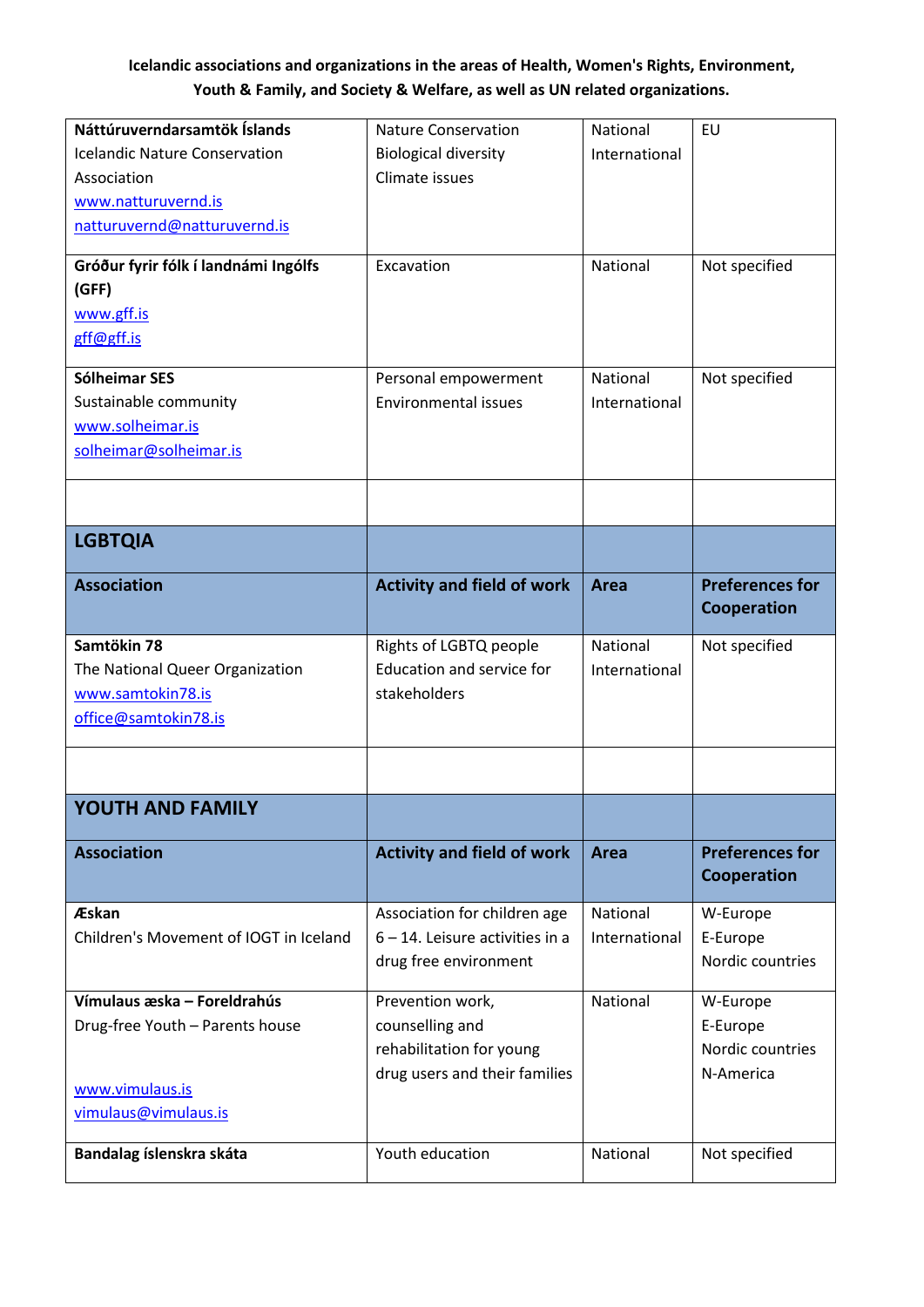| Scouts in Iceland                       | Leisure activities                                         |                           |                              |
|-----------------------------------------|------------------------------------------------------------|---------------------------|------------------------------|
| www.skatar.is                           |                                                            |                           |                              |
| skater@skatar.is                        |                                                            |                           |                              |
| <b>UNICEF in Iceland</b>                | Children's rights                                          | National                  | Not specified                |
| www.unicef.is                           | Development                                                | International             |                              |
| unicef@unicef.is                        | Children's inclusion                                       |                           |                              |
|                                         |                                                            |                           |                              |
| Samanhópurinn                           | Prevention                                                 | National                  | Not specified                |
| www.samanhopurinn.is                    |                                                            |                           |                              |
| saman@samanhopurinn.i                   |                                                            |                           |                              |
| Organization of single parents (Félag   | Family                                                     | National                  | Not specified                |
| einstæðra foreldra)                     | Single parents                                             |                           |                              |
| www.fef.is                              | Poverty                                                    |                           |                              |
| fef@fef.is                              |                                                            |                           |                              |
|                                         |                                                            |                           |                              |
| Fjölskylduhjálp Íslands                 | Clothes, medicine and food                                 | National                  | Not specified                |
| www.fjolskylduhjalpin.is                | distribution                                               |                           |                              |
|                                         | Humanitarian issues                                        |                           |                              |
|                                         |                                                            |                           |                              |
|                                         |                                                            |                           |                              |
| Hagsmunasamtök heimilana                | <b>Financial counselling</b><br>Consumer issues            | National<br>International | W-Europe<br>Nordic countries |
| www.heimilin.is                         |                                                            |                           |                              |
| heimilin@heimilin.is                    |                                                            |                           |                              |
| Neytendasamtökin                        | Consumer issues                                            | National                  | W-Europe                     |
| <b>Association of Consumers</b>         |                                                            | International             | Nordic countries             |
|                                         |                                                            |                           |                              |
| www.ns.is<br>ns@ns.is                   |                                                            |                           |                              |
|                                         |                                                            |                           |                              |
| Félag eldri borgara                     | Issues of the elderly                                      | National                  | W-Europe                     |
| Association of elderly citizens         |                                                            |                           | Nordic countries             |
| www.feb.is                              |                                                            |                           |                              |
| feb@feb.is                              |                                                            |                           |                              |
| Samhjálp                                | Humanitarian issues                                        | National                  | Not specified                |
|                                         | Social isolation                                           |                           |                              |
| www.samhjalp.is<br>samhjalp@samhjalp.is | Immigrant inclusion                                        |                           |                              |
|                                         | <b>Emergency protection</b>                                |                           |                              |
| Slysahúsið<br>The Accident House        | Education on prevention on<br>child and youth accidents in | National                  | Not specified                |